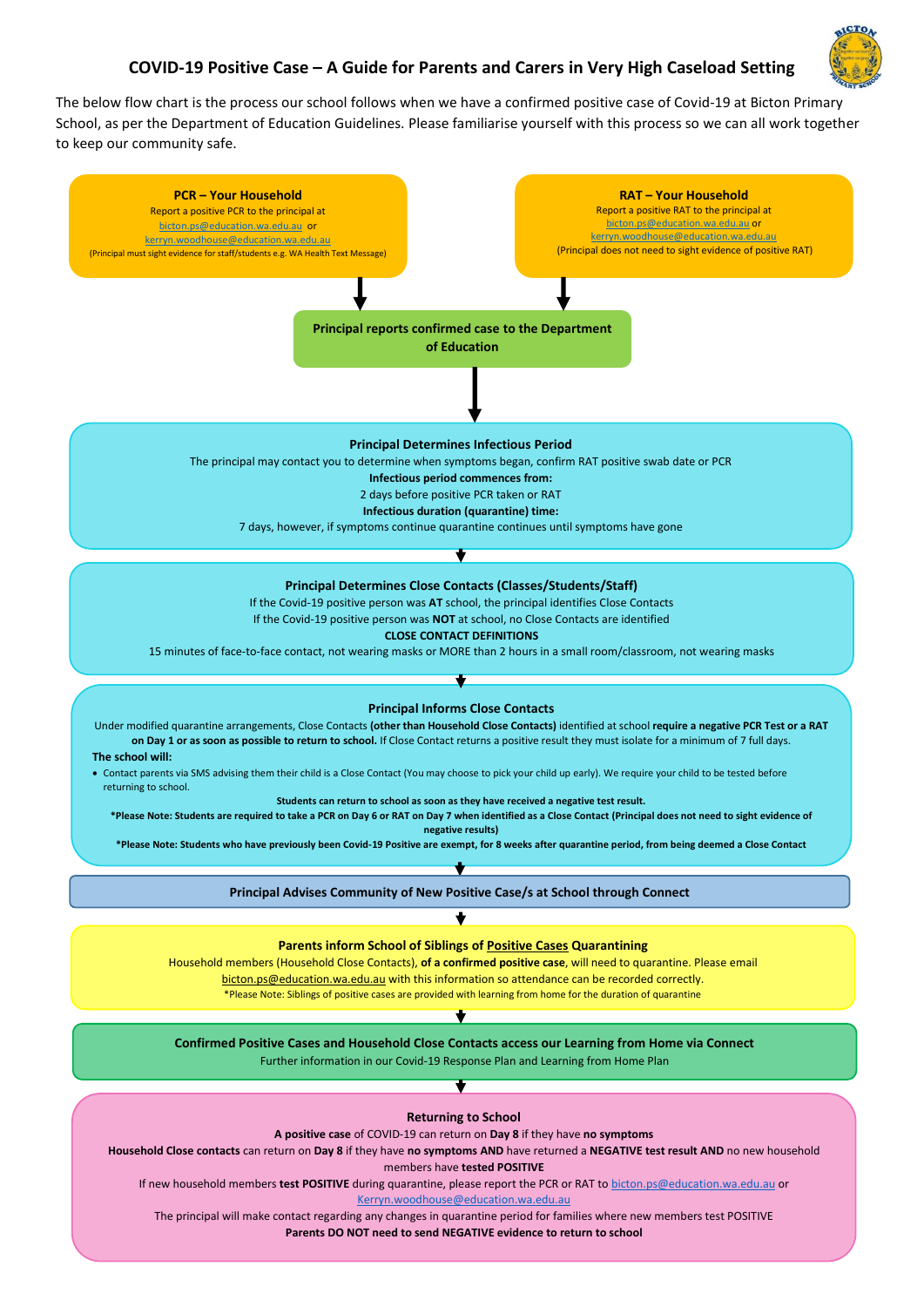## **Testing and Isolation Protocols**

|                                                                                                | <b>Protocol</b>                                                                                                                                                                                                                                                                                                                                                                                                                                                                                                                                                                                                                                                                                                                                                                                                                                                                                                                                                                                                                                                                                                                                                                                                                                                                                                                                                                                                                                                                                                                                                                               |
|------------------------------------------------------------------------------------------------|-----------------------------------------------------------------------------------------------------------------------------------------------------------------------------------------------------------------------------------------------------------------------------------------------------------------------------------------------------------------------------------------------------------------------------------------------------------------------------------------------------------------------------------------------------------------------------------------------------------------------------------------------------------------------------------------------------------------------------------------------------------------------------------------------------------------------------------------------------------------------------------------------------------------------------------------------------------------------------------------------------------------------------------------------------------------------------------------------------------------------------------------------------------------------------------------------------------------------------------------------------------------------------------------------------------------------------------------------------------------------------------------------------------------------------------------------------------------------------------------------------------------------------------------------------------------------------------------------|
| <b>Staff and</b><br>students-<br><b>Confirmed</b><br>positive case                             | Isolate for a minimum of 7 full days; if symptoms still present, continue isolating<br>until symptoms clear; or if no symptoms after Day 7, leave isolation.<br>*No exit testing or clearance is required.                                                                                                                                                                                                                                                                                                                                                                                                                                                                                                                                                                                                                                                                                                                                                                                                                                                                                                                                                                                                                                                                                                                                                                                                                                                                                                                                                                                    |
| <b>Staff and</b><br><b>Students-</b><br>Symptomatic<br>close contact                           | Quarantine for a full seven days either from the date of symptom onset or date of<br>exposure to case, whichever is later; and<br>Take a PCR test or RAT on Day 1 or as soon as possible<br>if positive - follow confirmed COVID-19 case guideline<br>$\bullet$<br>if negative PCR, continue to quarantine<br>$\bullet$<br>if negative RAT, continue to quarantine and take a repeat RAT in 24 hours<br>$\bullet$<br>$\circ$ if RAT positive – follow confirmed COVID-19 case guideline<br>$\circ$ if RAT negative – continue to quarantine<br>If at Day 7, no new household members have tested positive - take a RAT again<br>on Day 7<br>If positive, follow confirmed COVID-19 case guideline<br>If negative, leave quarantine after Day 7                                                                                                                                                                                                                                                                                                                                                                                                                                                                                                                                                                                                                                                                                                                                                                                                                                                |
| Students-<br>asymptomatic<br>close contacts<br>(other than<br>household<br>close<br>contacts)- | Continue attending school, if no symptoms.<br>Students who are a close contact, other than a household close contact, can<br>continue to attend school under a modified quarantine arrangement.<br>Take a PCR test or a RAT on Day 1 or as soon as possible:<br>if positive - follow confirmed COVID-19 case guideline<br>if negative return to school. The student is allowed to attend:<br>$\bullet$<br>school;<br>out of school care; and<br>sporting or cultural training, practice or events organised through the<br>relevant school and held immediately before or after school on the<br>school grounds, travelling between the student's usual place of<br>residence and the place where the activity above takes place.<br>Otherwise is required to isolate.<br>Take a PCR test on Day 6 or a RAT on Day 7:<br>if positive – follow confirmed positive case guideline. All positive RATs must<br>be reported to WA Health via www.healthywa.wa.gov.au/ratregister. Please<br>also notify school principal.<br>if negative - no further action required.<br>When students return to school, principals are not required to confirm any<br>evidence of testing and/or a negative test result.<br>Note: If symptoms develop, leave school to isolate and take a RAT or<br>PCR test.<br>If PCR test is negative - isolate until symptoms resolve.<br>If RAT is negative – take a repeat RAT in 24 hours and continue<br>$\bullet$<br>to isolate until symptoms resolve.<br>For either of the above, if the test/tests are negative, and are no longer<br>symptomatic, return to school. |